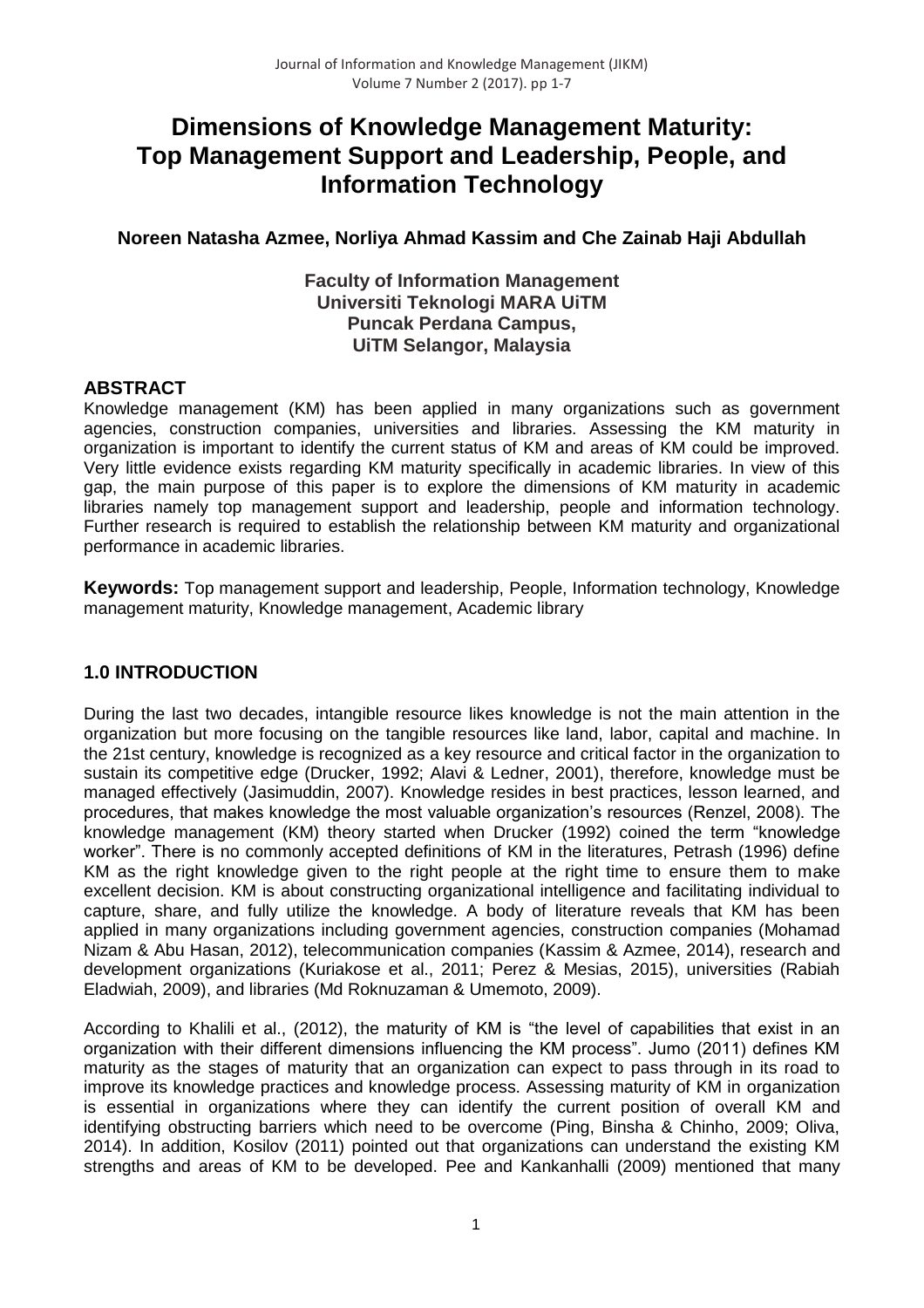organizations have difficulties to assess their KM maturity because of lack of guidelines in illustrating clear path of KM.

# **2. KNOWLEDGE AND KNOWLEDGE MANAGEMENT IN ACADEMIC LIBRARIES**

The most vital source recognized to sustain competitive advantage in an organization is knowledge. Davenport, De Long and Beers (1998) describe knowledge as information combined with experience, context, interpretation, and reflection and knowledge production that bring value addition to information. As other organizations, academic libraries also hold knowledge resides within people for instance, the employees' skills, expertise and working processes (Husain & Nazim, 2013).

According to Wiig (2002) knowledge management encompasses all activities and perspectives required to gain an overview of, deal with and benefit from the corporation knowledge assets and their condition. KM received popular recognition in the business world during the last decade of the 20th century. Corrall (1998) described KM as the process of planning and monitoring knowledge, and associating tacit and explicit knowledge. KM brings benefits to non-profit organization such as academic libraries where communication among staff and top management can be improved thus stimulate knowledge sharing culture (Teng and Al-Hawamdeh, 2002). In addition, Shanhong (2000) asserted that KM in libraries are purposely to exchange knowledge, encourage innovation and promote learning activities among library staffs. KM is important to help the library staff to store, organize and exploit the knowledge (Raja Abdullah, Adnan & Kamaruzaman, 2010) to live in a competitive environment (Che Rusuli, Tasmin & Takala, 2012).

Libraries no longer act as a custodian of books, whereas, the libraries serve as the learning and knowledge center that provide accessibility of knowledge that are needed and facilitate learning opportunities to all members (Kassim, 2010; Rajurkar, 2011). Literature shows that KM practices have been developed in the libraries such as knowledge creation (Asogwa, 2012), knowledge acquisition (Shanhong, 2000), knowledge networking (Asogwa, 2012) and knowledge sharing (Che Rusuli, Tasmin & Takala, 2012).

# **3. KNOWLEDGE MANAGEMENT MATURITY DIMENSIONS**

There is no universal accepted on the dimensions of KM maturity. In this paper, three dimensions of KM maturity were identified and adopted from the previous literature review.

#### **3.1 Top Management Support and Leadership**

Support and involvement from top management can greatly influence the success of KM in the organization. Continuous support from top management will benefit the organization for long-term competitiveness (Choi & Lee, 2003). Top management support refers to "the degree to which top management understand the importance of KM and the extent to which top management is involved in KM practices" (Lin, 2011). Davenport, De Long and Beers (1998) suggested that top management hold responsibility to clearly establish their organizational goals, create knowledge based culture and support the changes. In addition, leadership also played a vital role in ensuring KM is performing effectively in organizations. Rosenbach and Taylor (1993) and Ricketts (2003) described leadership as the ability to move or influence and getting people to work together toward achieving individual group goals. Drucker, the guru of management described that leadership is not about list of attributes as no two leaders will exhibit the same list, nor is it about charisma or some king-like quality (Winston-Churchill Leadership, 2007). Kassim (2010) suggested that strong leadership is one of requirement to enhance and create learning culture among the staffs in libraries.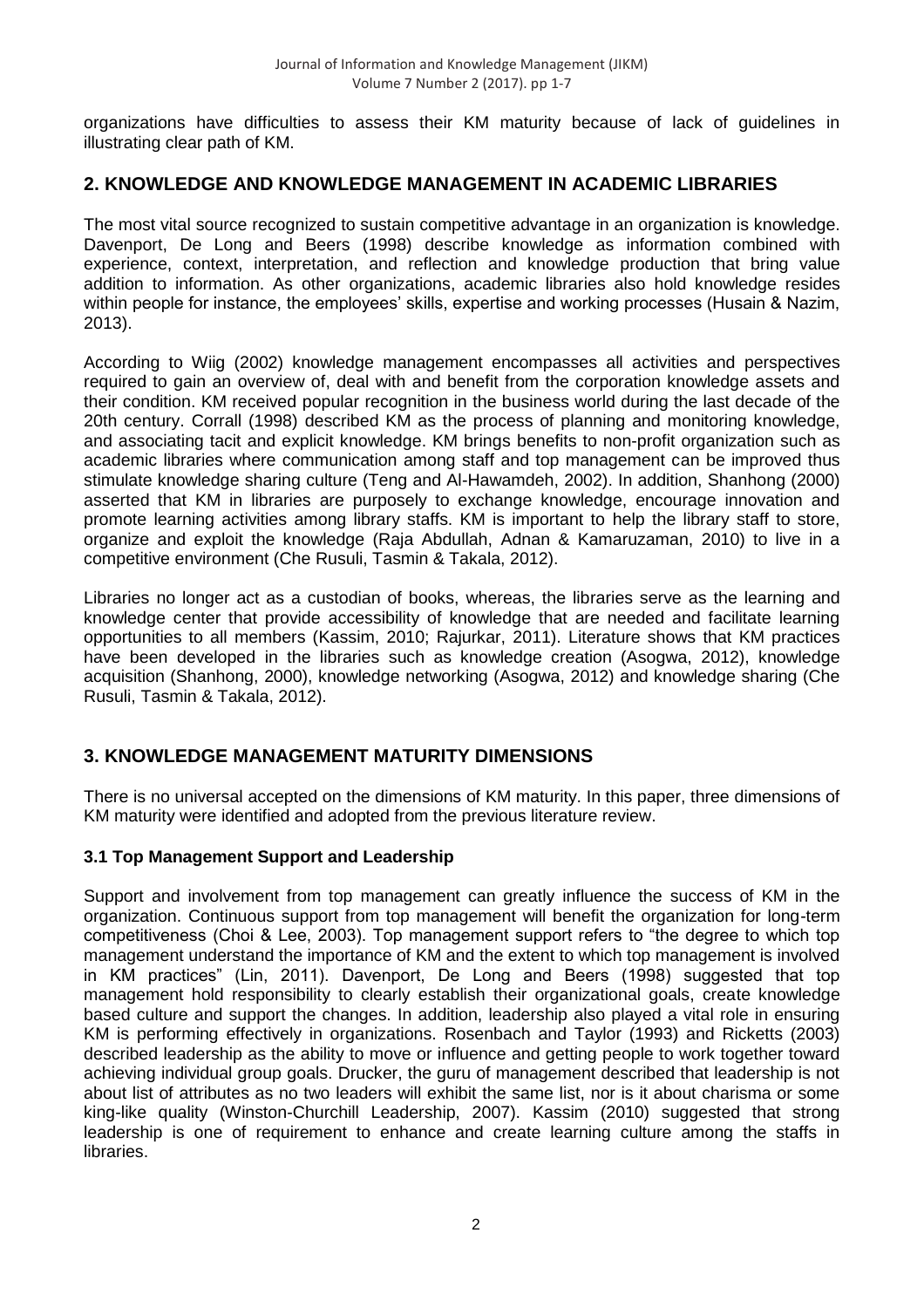# **3.2 People**

A study by Kuan (2005) and Goh (2006) emphasized that human capital or people are heart of KM. Ehms and Langen (2002) in their article on KM maturity, proposed an element of people in evaluating KM maturity in organizations. Library staffs hold a wealth of knowledge and expertise that act as library's greatest asset (Maponya, 2004). Apostolou (2000) in his report on dissemination of innovation and KM techniques, stated that organization can gain a competitive advantage and innovative if the organization is able to tap the strengths of their employees, therefore prevent knowledge from walking out of the door (Khalili et al., 2012). Motivation and reward system are also aspects related to human capital (Bagheri et al., 2013).

# **3.3 Information Technology**

Information technology (IT) has been known as one of a key contributor for KM (Andersson, 2000; Davenport & Prusak, 2000; Desouza & Awazu, 2003, Kharabsheh, 2007; Ragab & Arisha, 2013). IT brings significant impact on KM success. Adoption of IT in KM acts as important role to manage, share, and utilize knowledge effectively, thus lead to maturity of KM in organizations (Hsieh, Lin & Lin, 2009). Fathian et al. (2008) emphasized that the usage of IT may facilitate the KM process. Some of the tools such as knowledge portals, groupware, and communities of practice allow the employees to access, share, and contribute knowledge without the need of travelling of moving to other place (Desouza & Awazu, 2003; Kharabsheh, 2007; Ragab & Arisha, 2013). Shanhong (2000) suggested IT as a tool for KM in libraries where knowledge can be acquired and exchanged among library staffs with minimal cost. IT infrastructure such as availability of computers, networking and the Internet (Mohd Bakhari & Zawiyah, 2011) allows the process of creating, transferring and sharing knowledge (Kazimi, Dasgupta & Natarajan, 2004; Syed Omar Sharifuddin & Rowland, 2004).

# **4. DISCUSSION AND CONCLUSION**

In viewing of the dimensions namely top management support and leadership, people and information technology, these dimensions are the most critical factors to the success of KM implementation in the organizations. In academic libraries, top management support and leadership plays an importance roles in formulating and coordinating KM strategies and all related activities (Debowski, 2006), providing adequate KM infrastructures and resources (Jain, 2015) and fostering and promoting KM agenda in the organizations (Kok, 2003; Jain, 2015). Top management should be examples in showing the willingness to share and support others to seek new knowledge and ideas. Holsapple and Joshi (2000) assert by doing so, they naturally encouraging other employees to participate in KM. Leadership is a trait required at all levels of management in an organization. Leadership is necessary requirement for the success of KM (Davenport, De Long & Beers, 1998) where the leaders may create a shared vision. As described by Edwards (2009), KM is consisting of people, process and technology, where an organization needs people to implement KM initiative. Wealth of knowledge and experience of employees represent a significant resource for an academic library. In this knowledge economy (k-economy era, adoption of KM is seemed well suited and relevant to the academic libraries environment. KM in academic libraries brings benefits such as increase staff efficiency and improve library performance. This paper significantly contributes to the body of knowledge with regards to KM maturity. Assessing the maturity of KM in academic libraries is very crucial whereas the libraries are able to recognize the overall KM stages and what to be improved with their KM practices. This paper described three dimensions of KM maturity namely top management support and leadership, human capital and information technology (IT). For further research, we aim to work with other dimensions such as KM process and knowledge. Therefore, we suggest a further development of maturity scales to enable assessing KM maturity in academic library towards organizational performance.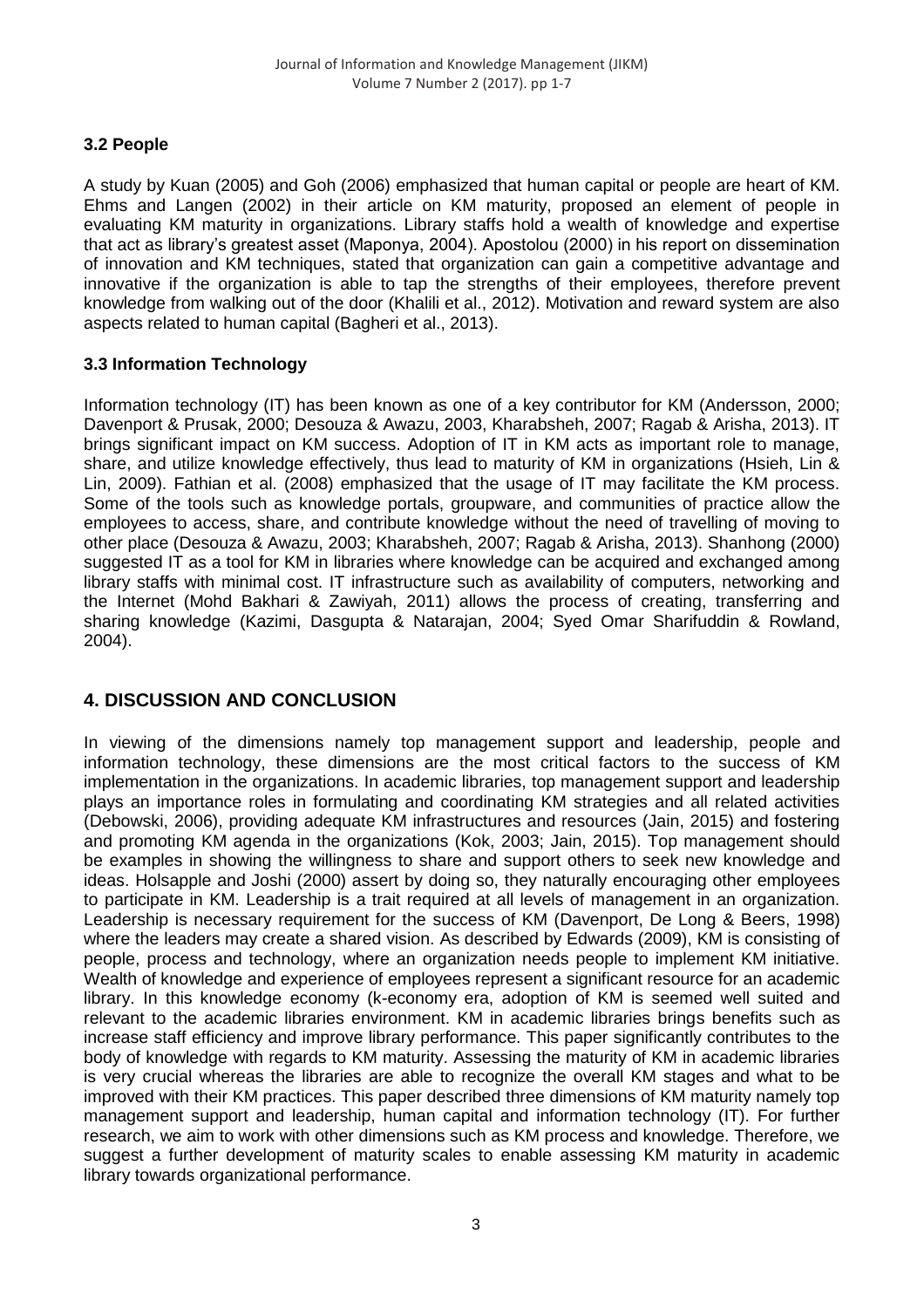# **Acknowledgement**

The authors are grateful for the sponsorship provided by the Faculty of Information Management, Universiti Teknologi MARA.

# **REFERENCES**

- Andersson, K. (2000). Knowledge technology applications for knowledge management. Retrieved on 20 April 2016 from http://uu.divaportal.org/smash/get/diva2:170306/FULLTEXT01.
- Apostolou, A. (2000). Employee involvement. Report produced for the EC funded project. INNOREGIO: Dissemination of innovation and knowledge management techniques. Retrieved on 21 December 2012 from http://www.urenio.org/tools/en/employee\_involvement.pdf
- Asogwa, B. E. (2012). Knowledge management in academic libraries: librarians in the 21st century. *Journal of Knowledge Management Practice*, 13(2). Retrieved on 24 November 2014 from http://www.tlainc.com/articl301.htm
- Bagheri, R., Eslami, P., Mirfakhraee, S., & Yarjanli, M. (2013). The evaluation of knowledge management maturity level in research organization. *Australian Journal of Basic and Applied Sciences*, 7(2), 11-20.
- Che Rusuli, M. S., Tasmin, R., & Takala, J. (2012). The impact of structural approach on knowledge management practice (KMP) at Malaysian University Libraries. *Australian Journal of Basic and Applied Science*, 6(10), 122-128.
- Choi, B. & Lee, H. (2003). An empirical investigation of KM styles and their effect on corporate performance. *Information and Management*, 4(5), 403-417.
- Corrall, S. (1998). Knowledge management: are we in the knowledge management business? ARIADNE-The Web Version, 18. Retrieved on 21 October 2014 from http://www.ariadne.ac.uk/issue8/knowledge-mgt/
- Davenport, T. H., De Long, D. H. & Beers, M. C. (1998). Successful knowledge management projects. *Sloan Management Review*, 39(2), 43-57.
- Davenport, T. & Prusak, L. (2000). *Working knowledge: how organizations manage what they know*. Boston: Harvard Business School Press
- Debowski, S. (2006), *Knowledge management*. Milton, Queensland: John Wiley & Sons.
- Desouza, K. C. & Awazu, Y. (2006). Knowledge management at SMEs: five peculiarities. *Journal of Knowledge Management*, 10(1), 32-43.
- Drucker, P. (1992). *Managing for the future: The 1990s and beyond*. New York: Truman.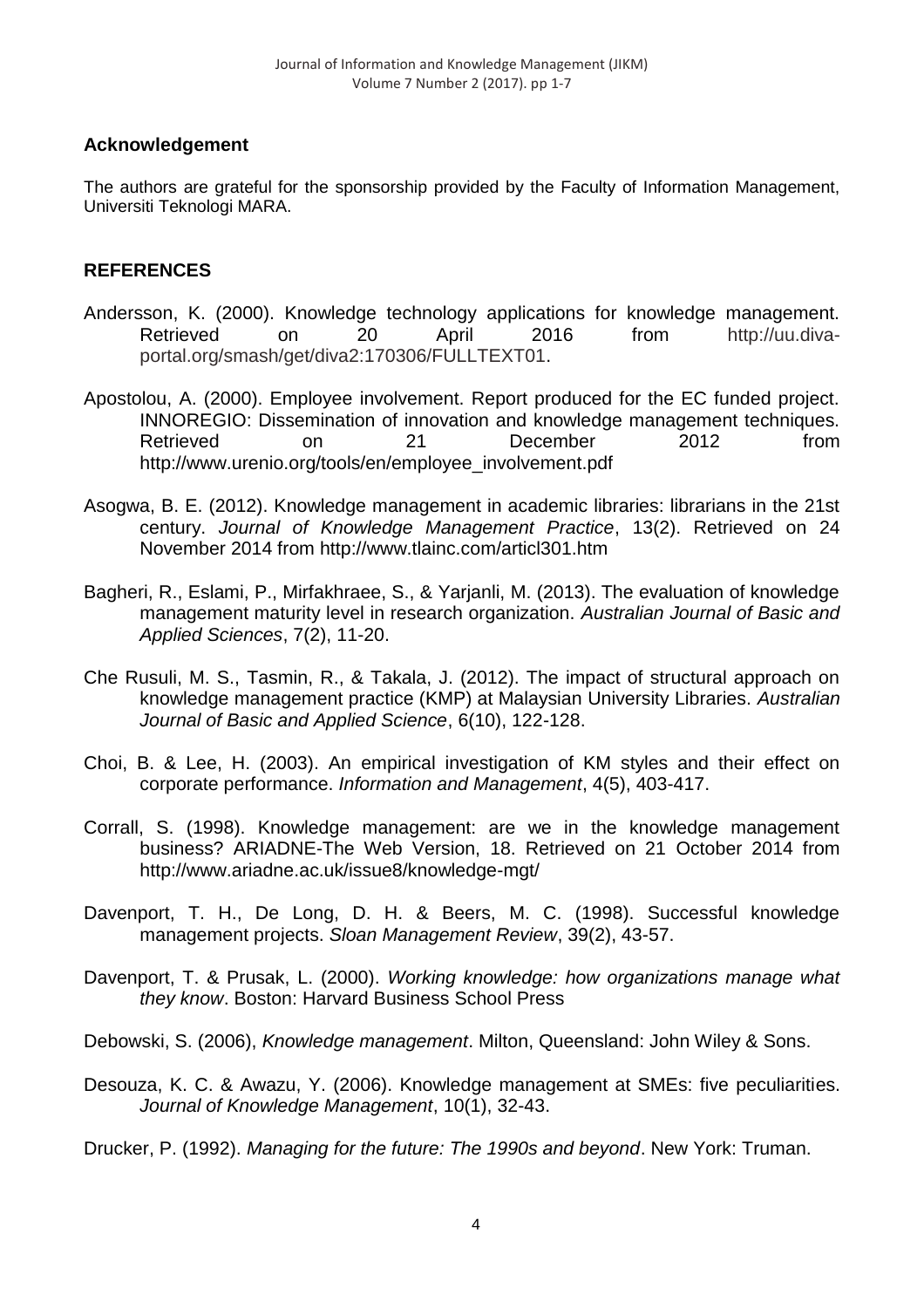- Edwards, J. S. (2009). Business processes and knowledge management. In M. Khosrow-Pour (Ed.), Encyclopedia of Information Science and Technology (Second edition, Volume I, 471-476. Hershey, PA: IGI Global.
- Ehms, K. & Langen, M. (2002). Holistic development of knowledge management with KMMM. Retrieved on 21 December 2012 from http://www.providersedge.com/docs/km\_articles/ Holistic\_Development\_of\_KM\_with\_KMMM.pdf
- Fathian, M., Sotoudehriazi, M., Akhavan, P. & Moghaddam, A. A. (2008). How to assess knowledge management: Developing a quantitative model. *International Journal of Electronic Business Management,* 6(1), 10-20.
- Goh, G. G. (2006). *Knowledge management practices in Multimedia Super Corridor status companies in Malaysia*. University Of Southern Queensland: Thesis Paper.
- Holsapple, C. W. & Joshi, K. D. (2000). An investigation of factors that influence the management of knowledge in organizations. Journal of Strategic Information Systems, 9 (2/3).
- Husain, S. & Nazim, M. (2013). Concepts of knowledge management among library & information science professionals. *International Journal of Information Dissemination and Technology*, 3(4), 264-269
- Jain, P. (2015). Knowledge management, leadership and decision making: a case of academic libraries. Retrieved on 22 August 2017 from http:// http://library.ifla.org/1223/1/180-jain-en.pdf
- Jasimuddin, S. M. (2007). Exploring knowledge transfer mechanisms: the case of a UKbased group within a high tech global corporation. *International Journal of Information Management*, 27(4), 294-300.
- Jumo, I. (2011). Knowledge management maturity assessment in the roads engineering environment. In Conference on Asphalt Pavements for Southern Africa (CAPSA1), KwaZulu-Natal, South Africa, September 10, 2011.
- Kassim, N. A. (2010). *Learning organization in Malaysian university libraries an exploration*. Shah Alam, Malaysia: UPENA.
- Kassim, N. A. & Azmee, N.N. (2014). Assessing knowledge management maturity in a telecommunication company. In International Conference on Innovative Trends in Multidisciplinary Academic Research (ITMAR) 2014, Istanbul, Turkey, 20-21 October 2014
- Kazimi, J., Dasgupta, R. R., & Natarajan, G. (2004). The rise, fall and rise of knowledge management. Retrieved on 1 September 2015 from http://www.zenzar.com/pdfs/km2.pdf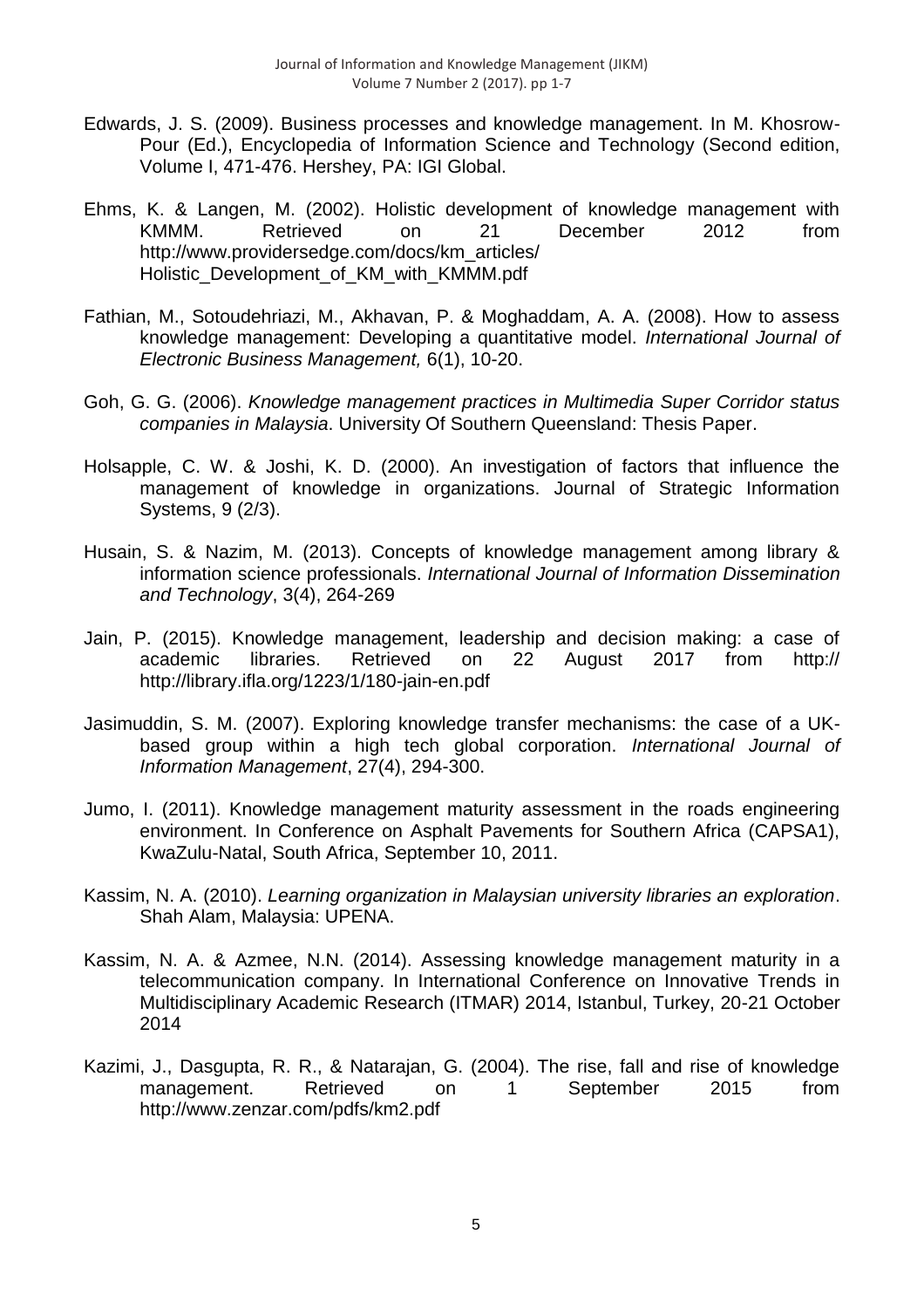- Khalili, H. A., Maleki, A., Sharifi, A. S., Salmani, M. H., & Farshami, S. R. (2012). Evaluation of knowledge management maturity. *International Journal of Machine Learning and Computing*, 2(6), 878-881.
- Kharabsheh, R. A. (2007). A model of antecedents of knowledge sharing. *The Electronic Journal of Knowledge Managemen*t, 5(4), 419-426.
- Kok, J. A. (2003). Role of leadership in the management of corporate knowledge. South African Journal of Information Management, 5(3). Retrieved on 1 October 2015 from: http://www.sajim.co.za/index.php/ SAJIM/article/viewFile/363/353
- Kosilov, A. (2011). Practical approach to KM maturity assessment in nuclear organisations. Retrieved on 1 October 2015 from https://usaidlearninglab.org/sites/ default/files/resource/ files/IAEA\_KM\_Maturity\_Assessment.pdf
- Kuan, Y. W. (2005). Critical success factors for implementing knowledge management in small and medium enterprises. *Industrial Management & Data Systems*, 105(3), 261- 279.
- Kuriakose, K. K., Baldev, R., Murty, S. A. V. & Swaminathan, P. (2011). Knowledge management maturity model: an engineering approach. *Journal of Knowledge Management Practic*e, 12(2).
- Lin, H. F. (2011). Antecedents of the stage-based knowledge management evolution. *Journal of Knowledge Management*, 15(1), 136-155.
- Oliva, F. L. (2014). Knowledge management barriers, practices and maturity model. *Journal of Knowledge Managemen*t, 18(6), 1053-1074.
- Maponya, P. M. (2004). Knowledge management practices in academic libraries: a case study of the University of Natal, Pietermaritzburg Libraries. Retrieved on 21 December 2012 from the contract of the 2012 from the contract of the contract of the contract of the contract of the contract of the contract of the contract of the contract of the contract of the contract of the contract http://mapule276883.pbworks.com/f/Knowledge+management+practices+in+academ ic+ libraries.pdf
- Mohamad Nizam, Y. & Abu Hasan, A. B. (2012). Knowledge management and growth performance in construction companies: A framework. *Procedia – Social and Behavioral Sciences*, 62, 128-134.
- Mohd Bakhari, I. & Zawiyah, M. Y. (2011). The Contribution of Technological Factors on Knowledge Sharing Quality among Government Officers in Malaysia. Retrieved on 18 April 2012 from www.intechopen.com/download/pdf/11014.
- Pee, L.G., & Kankanhalli, A. (2009).A model of organizational knowledge management maturity based on people, process, and technology. *Journal of Information and Knowledge Managemen*t, 8(2), 1-21.
- Perez, J. E. A. & Mesias, J. F. T. (2015). Linking knowledge management maturity and innovation in leading companies in research and development. *Revista Republicana*, 18, 159-180.